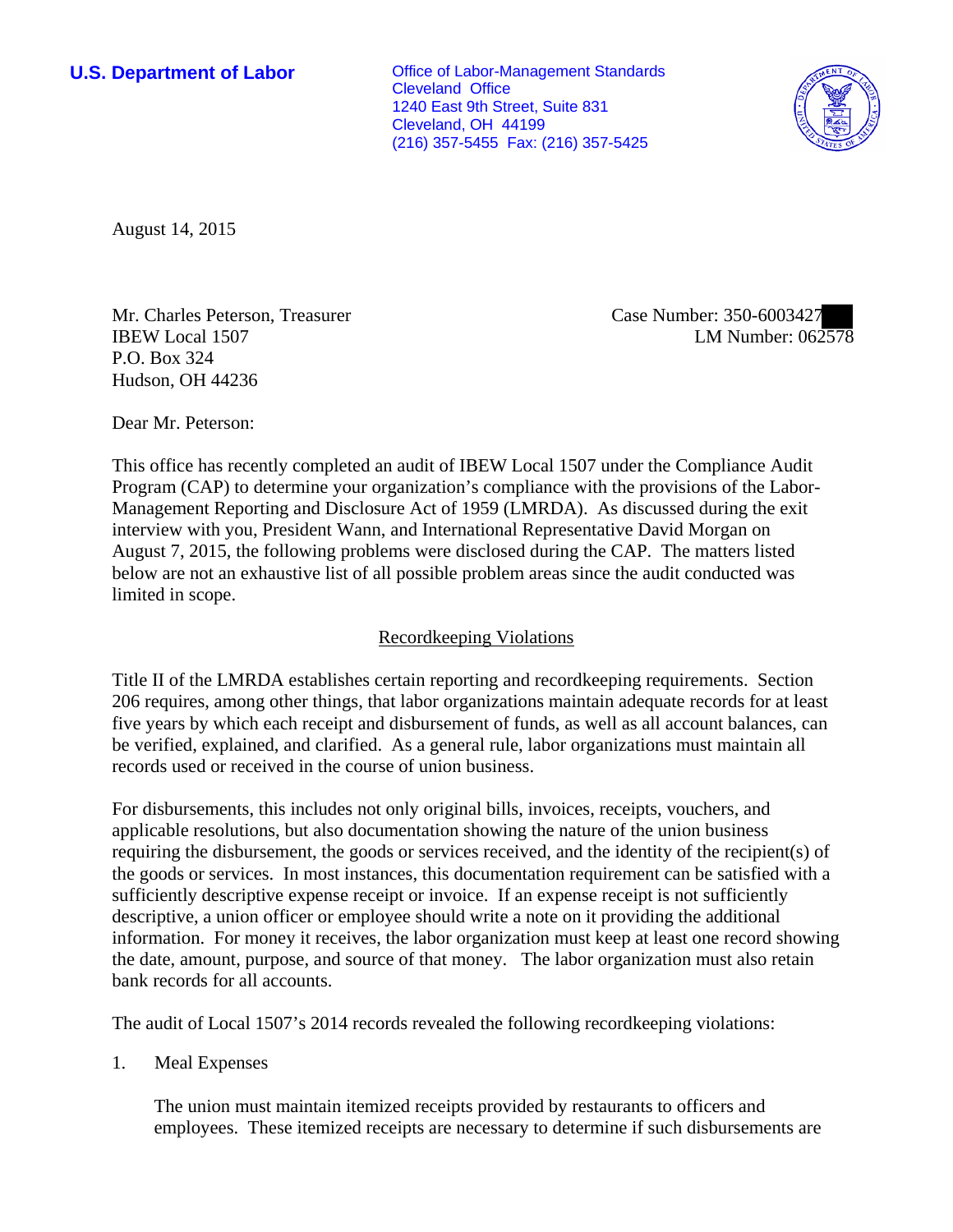for union business purposes and to sufficiently fulfill the recordkeeping requirement of LMRDA Section 206.

Local 1507 records of meal expenses did not include written explanations of union business conducted or the names and titles of the persons incurring the restaurant charges. For example, during a one month period, four meals were paid for using the union credit card. The names of the individuals present and the union purpose of the expense was not recorded in the union records. Union records of meal expenses must include written explanations of the union business conducted and the full names and titles of all persons who incurred the restaurant charges. Also, the records retained must identify the names of the restaurants where the officers or employees incurred meal expenses.

2. Credit Card Statements

Local 1507did not retain adequate documentation for credit card expenses for the months of November 2013 and February 2014. No credit card statements were maintained for these months while the surrounding available statements reflected that credit card activity occurred during these two months.

As noted above, labor organizations must retain original receipts, bills, and vouchers for all disbursements. The president and treasurer (or corresponding principal officers) of your union, who are required to sign your union's LM report, are responsible for properly maintaining union records.

Based on your assurance that Local 1507 will retain adequate documentation in the future, OLMS will take no further enforcement action at this time regarding the above violations.

## Reporting Violations

The audit disclosed a violation of LMRDA Section 201(b), which requires labor organizations to file annual financial reports accurately disclosing their financial condition and operations. The Labor Organization Annual Report (Form LM-3) filed by Local 1507 for a fiscal past year was deficient in that:

1. Failure to File Bylaws

The audit disclosed a violation of LMRDA Section  $201(a)$ , which requires that a union submit a copy of its revised constitution and bylaws with its LM report when it makes changes to its constitution or bylaws. Local 1507 created bylaws long ago, but did not file a copy with its LM report for that year.

Local 1507 has now filed a copy of its constitution and bylaws.